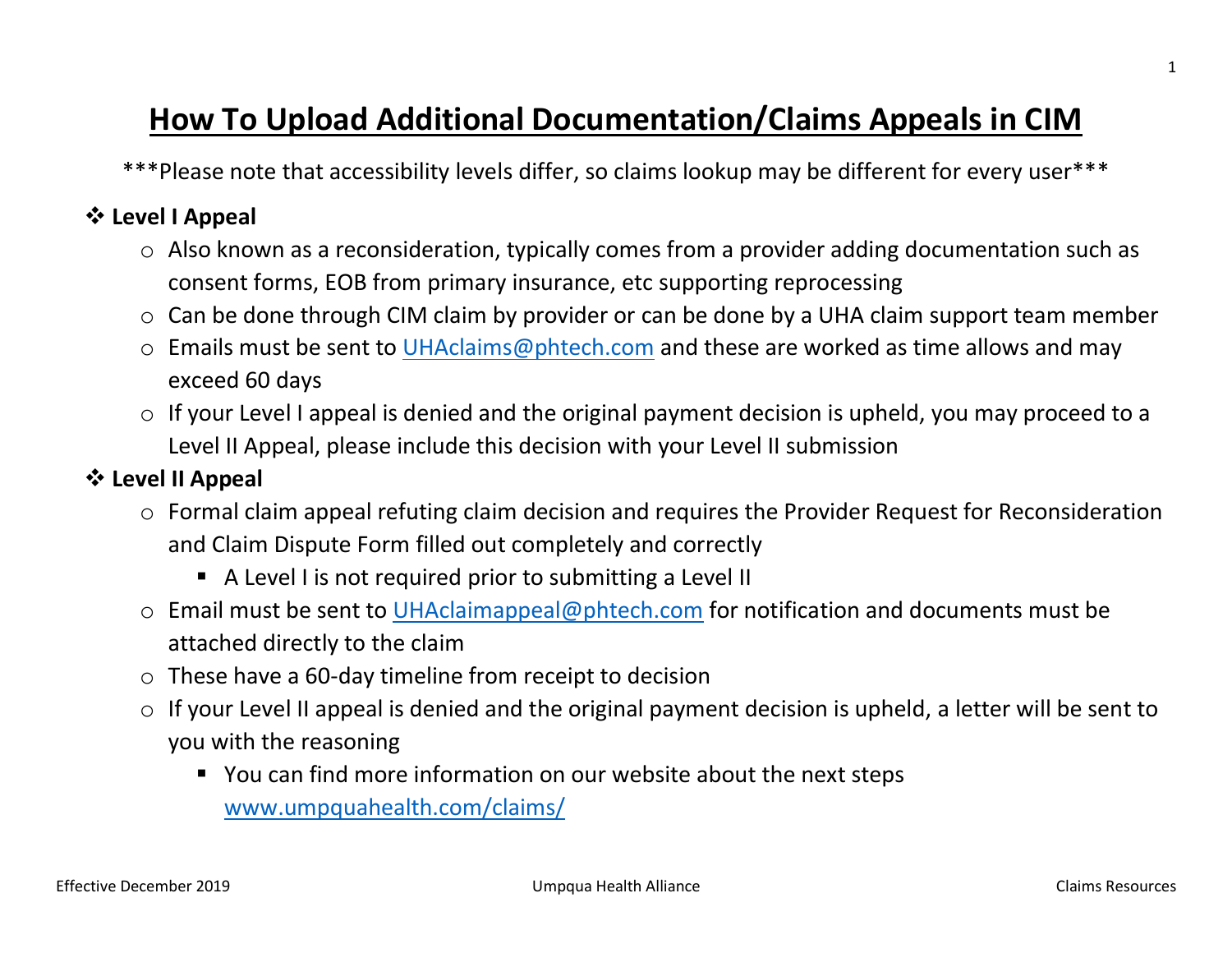- 1. Gather all documentation needed for the claim appeal including the Provider Request for Reconsideration and Claim Dispute Form (needed for a Level II appeal) and save to your computer.
	- a. Naming of the file is user preference, but feel free to use something along the lines of "Last Name, First Name DOS 01019 Appeal"
- 2. Locate member in CIM Using member search, enter members last name, first name, and DOB and click "search".
	- i. You can also use SS or member ID, but you need at least 3 identifiers to locate member

| $=$ | Member Search                 |        |                       |           |                      |                     |                             | × | $CIM1$ $\blacktriangleright$ |                             | Rain<br>Umpg |
|-----|-------------------------------|--------|-----------------------|-----------|----------------------|---------------------|-----------------------------|---|------------------------------|-----------------------------|--------------|
|     | Last Name<br>First Name Testy | Tester | SSN/MBI<br><b>DOB</b> | 1/20/1972 | Carrier<br>Member ID | <b>All Carriers</b> | Eligibility Date mm/dd/yyyy |   |                              | <b>Search</b><br><b>Tet</b> |              |
|     |                               |        |                       |           |                      |                     |                             |   |                              |                             |              |

- 3. Once the member information comes up, click the "claims" tab along the top.
	- a. This should bring up another window that shows members claims for the durations of that active eligibility line
	- b. The claims visible to each provider will be different as you will only be able to see claims for your provider/facility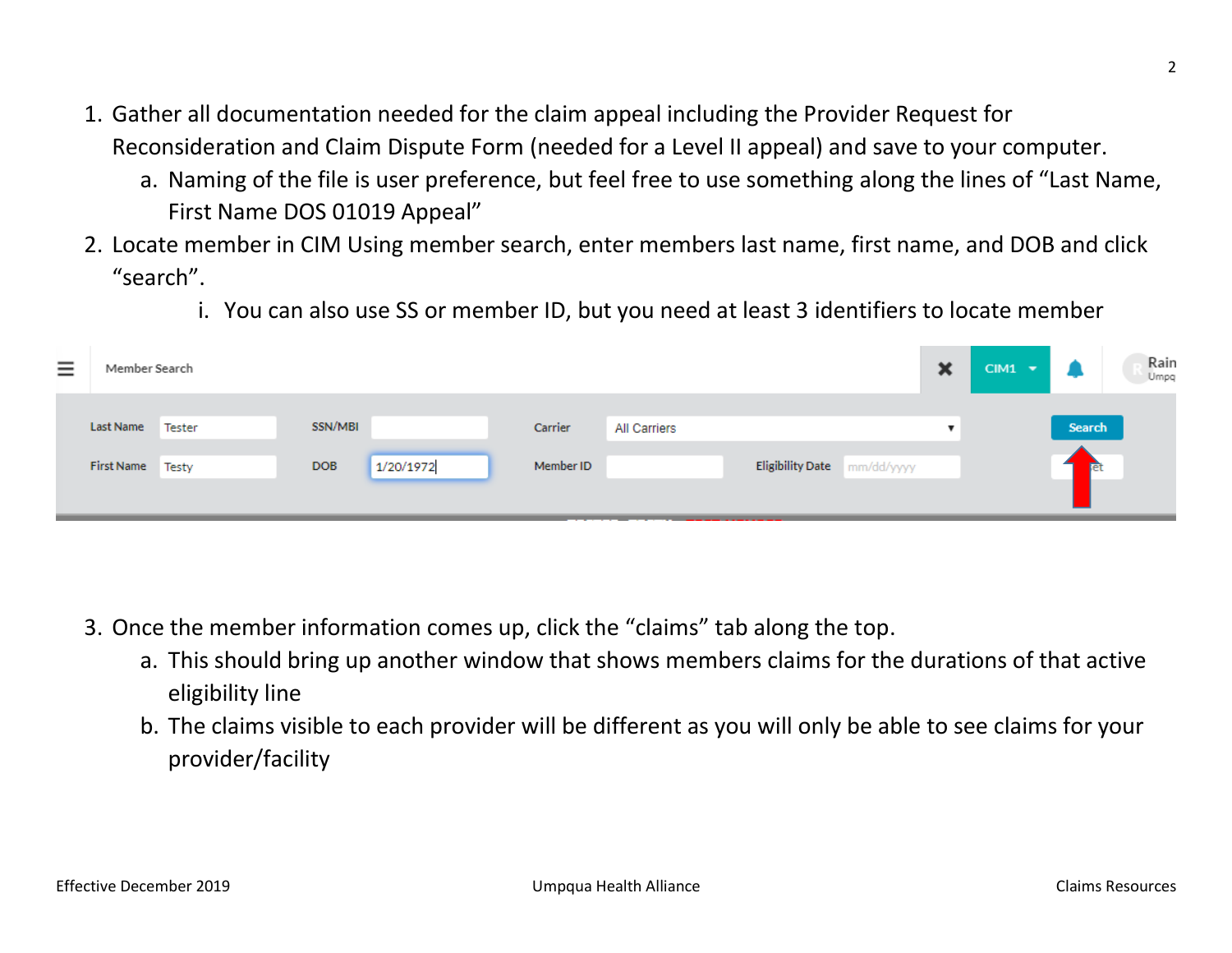| <b>TESTER, TESTY - TEST MEMBER</b> |                      |                                                                                                                                                                                                                                                                                                                                                                                                                          |                      |                       |                                       |                                                     |            |                                |  |  |  |  |  |
|------------------------------------|----------------------|--------------------------------------------------------------------------------------------------------------------------------------------------------------------------------------------------------------------------------------------------------------------------------------------------------------------------------------------------------------------------------------------------------------------------|----------------------|-----------------------|---------------------------------------|-----------------------------------------------------|------------|--------------------------------|--|--|--|--|--|
| Add Notes                          | <b>View Notes</b>    | <b>Auth History</b>                                                                                                                                                                                                                                                                                                                                                                                                      | <b>Current Auths</b> | Claims                | Copay Info                            | Disclosure                                          | Add'l Info | <b>Flags</b>                   |  |  |  |  |  |
| <b>Address 1:</b>                  | 123 TEST AVE         |                                                                                                                                                                                                                                                                                                                                                                                                                          |                      | Plar <sub>n</sub>     |                                       | Umpqua Health Alliance                              |            |                                |  |  |  |  |  |
| <b>Address 2:</b>                  |                      |                                                                                                                                                                                                                                                                                                                                                                                                                          |                      | Ph                    |                                       | $(541)$ 229-4842                                    |            |                                |  |  |  |  |  |
| City/State:                        | ROSEBURG, OR 97470   |                                                                                                                                                                                                                                                                                                                                                                                                                          |                      | Fax                   |                                       | $(541)$ 440-6037                                    |            |                                |  |  |  |  |  |
| Phone:                             |                      |                                                                                                                                                                                                                                                                                                                                                                                                                          |                      | <b>Email:</b>         |                                       |                                                     |            | UHAMemberServices@umpquahealth |  |  |  |  |  |
| <b>Alt Phone:</b>                  |                      |                                                                                                                                                                                                                                                                                                                                                                                                                          |                      |                       |                                       | .com                                                |            |                                |  |  |  |  |  |
| SSN:                               |                      |                                                                                                                                                                                                                                                                                                                                                                                                                          |                      |                       | <b>For Mental Health Information:</b> |                                                     |            |                                |  |  |  |  |  |
| DOB:                               | 01/20/1972 (Age 47Y) |                                                                                                                                                                                                                                                                                                                                                                                                                          |                      | Phone:                |                                       | $(503) 584 - 2150$                                  |            |                                |  |  |  |  |  |
| Language:                          | <b>ENGLISH</b>       |                                                                                                                                                                                                                                                                                                                                                                                                                          |                      | Fax:                  |                                       | $(503) 566 - 9801$                                  |            |                                |  |  |  |  |  |
| Gender:<br>Condition:              | F                    |                                                                                                                                                                                                                                                                                                                                                                                                                          |                      | <b>Benefit Plan:</b>  |                                       | <b>Umpqua Health Alliance CCOA</b><br>Med/MH/Dental |            |                                |  |  |  |  |  |
| Contact:                           |                      |                                                                                                                                                                                                                                                                                                                                                                                                                          |                      | <b>Member ID:</b>     |                                       | IF301F1X                                            |            |                                |  |  |  |  |  |
|                                    | <b>TESTY TESTER</b>  |                                                                                                                                                                                                                                                                                                                                                                                                                          |                      | <b>Effective:</b>     |                                       | 07/01/2014                                          |            |                                |  |  |  |  |  |
| Preg. Due Date:                    |                      |                                                                                                                                                                                                                                                                                                                                                                                                                          |                      | <b>Termination:</b>   |                                       |                                                     |            |                                |  |  |  |  |  |
|                                    |                      |                                                                                                                                                                                                                                                                                                                                                                                                                          |                      | <b>Coverage Code:</b> |                                       | v                                                   |            |                                |  |  |  |  |  |
|                                    |                      |                                                                                                                                                                                                                                                                                                                                                                                                                          |                      | Flags:                |                                       | SHCN, SPMI                                          |            |                                |  |  |  |  |  |
|                                    |                      |                                                                                                                                                                                                                                                                                                                                                                                                                          |                      |                       |                                       |                                                     |            | print                          |  |  |  |  |  |
| <b>Member's PCP:</b>               | ٠                    | Capannolo, Cristina - Family Medicine (effective: 12/09/2019)<br>• Primary Care Physician<br>• Umpqua Health Newton Creek LLC (Office Phone: (541) 229-7038)<br>No primary contact defined for this office<br>Advantage Dental DCO, - Clinic/Center: Dental (effective: 08/01/2015)<br>• Dental Care Organization<br>- Advantage Dental DCO (Office Phone: (866) 268-9631)<br>No primary contact defined for this office |                      |                       |                                       |                                                     |            |                                |  |  |  |  |  |
| (PCP History)                      |                      |                                                                                                                                                                                                                                                                                                                                                                                                                          |                      |                       |                                       |                                                     |            |                                |  |  |  |  |  |
| <b>Other Coverages:</b>            |                      | • COB Record Exists                                                                                                                                                                                                                                                                                                                                                                                                      |                      |                       |                                       |                                                     |            |                                |  |  |  |  |  |
|                                    |                      |                                                                                                                                                                                                                                                                                                                                                                                                                          |                      |                       |                                       |                                                     |            |                                |  |  |  |  |  |
|                                    |                      | Submit Referral                                                                                                                                                                                                                                                                                                                                                                                                          |                      | or                    | Submit Pre-Auth                       |                                                     |            |                                |  |  |  |  |  |

- 4. Scroll through the claims or use the search bar at the top.
	- a. You can search by CPT code, Diagnosis codes, charges, and provider name
	- b. Click the magnifying glass to search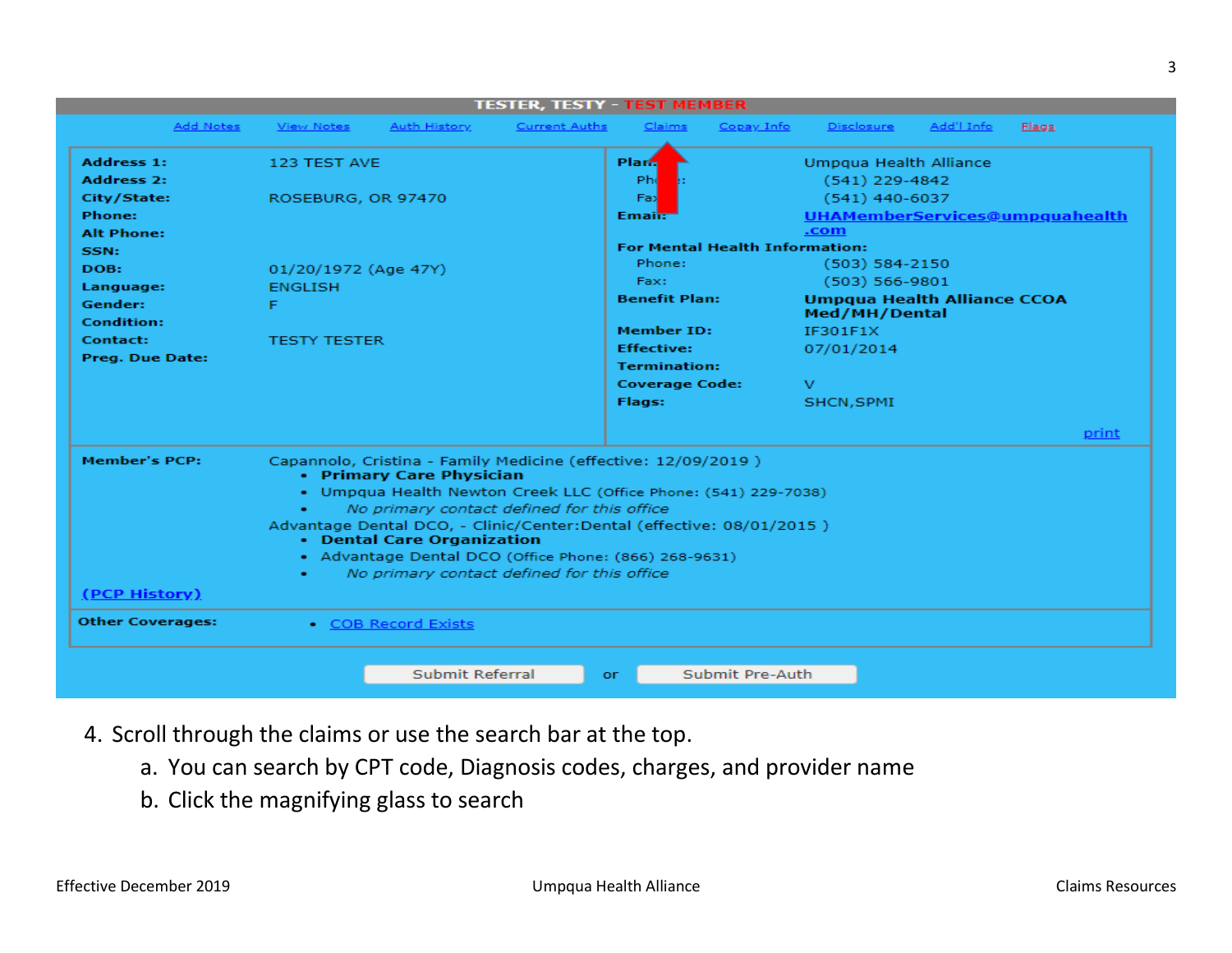|                                        | CIM1 - Claim Search - Google Chrome                            |                                    |       |                 |                                  |                      |                                                                                               |           |                                                             |                |           |                   |        | □<br>×                                        |               |            |                       |                                                                                                                                                                          |
|----------------------------------------|----------------------------------------------------------------|------------------------------------|-------|-----------------|----------------------------------|----------------------|-----------------------------------------------------------------------------------------------|-----------|-------------------------------------------------------------|----------------|-----------|-------------------|--------|-----------------------------------------------|---------------|------------|-----------------------|--------------------------------------------------------------------------------------------------------------------------------------------------------------------------|
|                                        |                                                                |                                    |       |                 |                                  |                      |                                                                                               |           |                                                             |                |           |                   |        |                                               |               |            |                       | ■ cim1.phtech.com/cim/claim/search?submit=submit&eligibility_ud=IF301F1X&from_service_date=07%2F01%2F2014&to_service_date=12-20-2019&claim_procedure_status_id=All&Embed |
| Showing 1 of 2 Results Found           |                                                                |                                    |       |                 |                                  |                      |                                                                                               |           |                                                             |                |           |                   |        |                                               |               |            |                       | ₽                                                                                                                                                                        |
| 90882                                  |                                                                |                                    |       |                 |                                  |                      |                                                                                               | Q         |                                                             |                | I Charges |                   |        | <b>Total Amt. Allowed</b>                     |               |            | <b>Total Payments</b> |                                                                                                                                                                          |
|                                        |                                                                |                                    |       |                 |                                  |                      |                                                                                               |           |                                                             |                |           | \$725.00          |        |                                               |               | $-$225.00$ |                       | \$0.00                                                                                                                                                                   |
| <b>TESTER, TESTY</b>                   |                                                                |                                    |       |                 |                                  |                      |                                                                                               |           |                                                             |                |           |                   |        |                                               |               |            |                       |                                                                                                                                                                          |
| DOB: 01/20/1972<br>Member ID: IF301F1X |                                                                |                                    |       |                 |                                  |                      | Carrier: Umpqua Health Alliance<br>Benefit Plan: Umpqua Health Alliance CCOA<br>Med/MH/Dental |           |                                                             |                |           |                   |        | Add Patient Note<br><b>View Patient Notes</b> |               |            |                       |                                                                                                                                                                          |
|                                        | <b>Claim Type:</b><br>Claim ID: 01282019VY0001<br>Professional |                                    |       |                 | <b>Invoice Number:</b><br>[None] |                      |                                                                                               |           | <b>Received Date:</b><br>Submitter:<br>[None]<br>01/28/2019 |                |           |                   |        |                                               |               | ☑          |                       |                                                                                                                                                                          |
|                                        | <b>Delivering Provider:</b>                                    | Test PCP Provider (Unknown Office) |       |                 |                                  | [None]               | <b>Referring Provider:</b>                                                                    |           |                                                             |                |           | Vendor:<br>[None] |        |                                               |               |            |                       | 2 Documents<br><b>0 Related Claims</b>                                                                                                                                   |
| DX 1:<br>F21                           | DX 2:<br>A00                                                   | DX 3:<br>H53.5                     |       | DX 4:<br>H18.61 | DX 5:<br>O24.415                 |                      |                                                                                               |           |                                                             |                |           |                   |        |                                               |               |            |                       |                                                                                                                                                                          |
|                                        | Referral Codes                                                 |                                    | Units | <b>Dates</b>    | POS Status                       | <b>EOB</b>           | Charges                                                                                       | Write Off | Allowed                                                     | <b>Add Pat</b> | Deduct    | Copay             | Coins  | <b>COB</b>                                    | Withhold FFSE |            | Net Amt Info          |                                                                                                                                                                          |
| D                                      | [None]                                                         | Proc: 90882 1                      |       | 01/01/19        | 11                               | [None]<br>In Process | \$500.00                                                                                      | \$500.00  | \$0.00                                                      | \$0.00         | \$0.00    | \$0.00            | \$0.00 | \$0.00                                        | \$0.00        | \$0.00     |                       | \$0.00 Batch: UHA Benefit Testing                                                                                                                                        |
|                                        |                                                                |                                    |       |                 |                                  | Totals:              | \$500.00                                                                                      | \$500.00  | \$0.00                                                      | \$0.00         | \$0.00    | \$0.00            | \$0.00 | \$0.00                                        | \$0.00        | \$0.00     | \$0.00                |                                                                                                                                                                          |
|                                        |                                                                |                                    |       |                 |                                  |                      |                                                                                               |           |                                                             |                |           |                   |        |                                               |               |            |                       |                                                                                                                                                                          |

\*\*\*Once the claim in question is located you can now upload any additional documentation or appeals. Please note that if you upload any documentation or appeal, it must be followed by an email to PhTech claims department (see step 10). If you do not, we will not be notified of the newly uploaded documentation.\*\*\*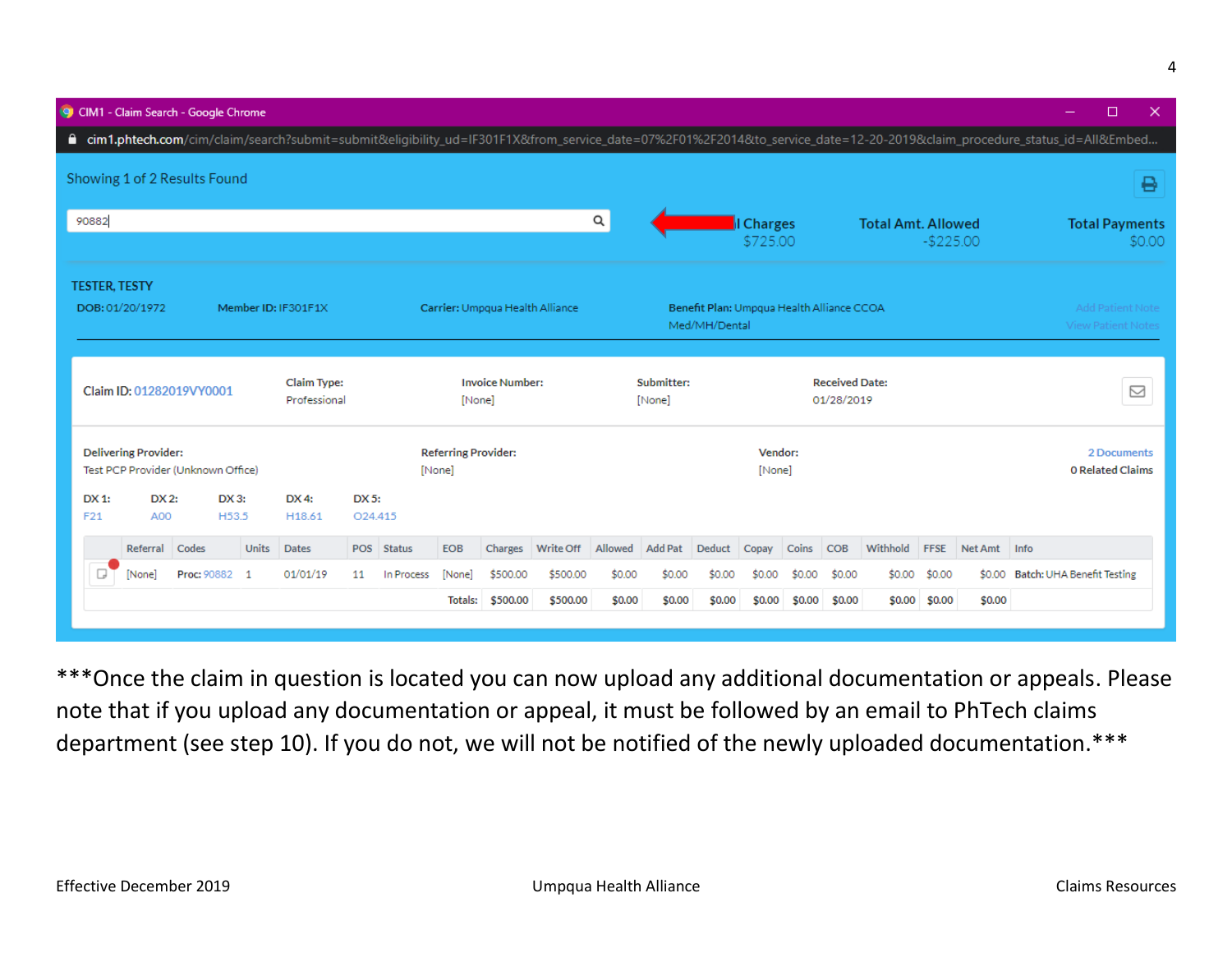## 5. Click the blue "documents" button.

a. There may already be documents attached to the claim such as the claim form, any documentation originally included with claim submission, or pricing documentation

| CIM1 - Claim Search - Google Chrome                                                                                                                                         |                                               |                                                  |                                                     | □<br>$\times$                                        |
|-----------------------------------------------------------------------------------------------------------------------------------------------------------------------------|-----------------------------------------------|--------------------------------------------------|-----------------------------------------------------|------------------------------------------------------|
| cim1.phtech.com/cim/claim/search?submit=submit&eligibility_ud=IF301F1X&from_service_date=07%2F01%2F2014&to_service_date=12-20-2019&claim_procedure_status_id=All&Embed<br>٥ |                                               |                                                  |                                                     |                                                      |
| Showing 1 of 2 Results Found                                                                                                                                                |                                               |                                                  |                                                     | ₽                                                    |
| 90882                                                                                                                                                                       |                                               | Q<br><b>Total Charges</b>                        | <b>Total Amt. Allowed</b><br>$-$225.00$<br>\$725.00 | <b>Total Payments</b><br>\$0.00                      |
| <b>TESTER, TESTY</b><br>Member ID: IF301F1X<br>DOB: 01/20/1972                                                                                                              | Carrier: Umpqua Health Alliance               | Med/MH/Dental                                    | Benefit Plan: Umpqua Health Alliance CCOA           | <b>Add Patient Note</b><br><b>View Patient Notes</b> |
| <b>Claim Type:</b><br>Claim ID: 01282019VY0001<br>Professional                                                                                                              | <b>Invoice Number:</b><br>[None]              | Submitter:<br>[None]                             | <b>Received Date:</b><br>01/28/2019                 | ☑                                                    |
| <b>Delivering Provider:</b><br>Test PCP Provider (Unknown Office)<br>DX2:<br>DX 3:<br>DX 1:<br>DX 4:                                                                        | <b>Referring Provider:</b><br>[None]<br>DX 5: |                                                  | Vendor:<br>[None]                                   | 2 Documents<br><b>0 Related Claims</b>               |
| A00<br>H53.5<br>F21<br>H18.61                                                                                                                                               | O24.415                                       |                                                  |                                                     |                                                      |
| Referral<br><b>Units</b><br>Codes<br><b>Dates</b>                                                                                                                           | EOB<br>Charges<br>Write Off<br>POS Status     | <b>Add Pat</b><br>Allowed<br>Deduct<br>Copay     | Coins<br>Withhold<br><b>COB</b><br><b>FFSE</b>      | Net Amt<br>Info                                      |
| 01/01/19<br>D<br>Proc: 90882<br>[None]<br>$\overline{1}$                                                                                                                    | \$500.00<br>11<br>In Process<br>[None]        | \$500.00<br>\$0.00<br>\$0.00<br>\$0.00<br>\$0.00 | \$0.00<br>\$0.00<br>\$0.00<br>\$0.00                | Batch: UHA Benefit Testing<br>\$0.00                 |
|                                                                                                                                                                             | \$500.00<br>Totals:                           | \$500.00<br>\$0.00<br>\$0.00<br>\$0.00           | \$0.00<br>\$0.00<br>\$0.00<br>\$0.00<br>\$0.00      | \$0.00                                               |
|                                                                                                                                                                             |                                               |                                                  |                                                     |                                                      |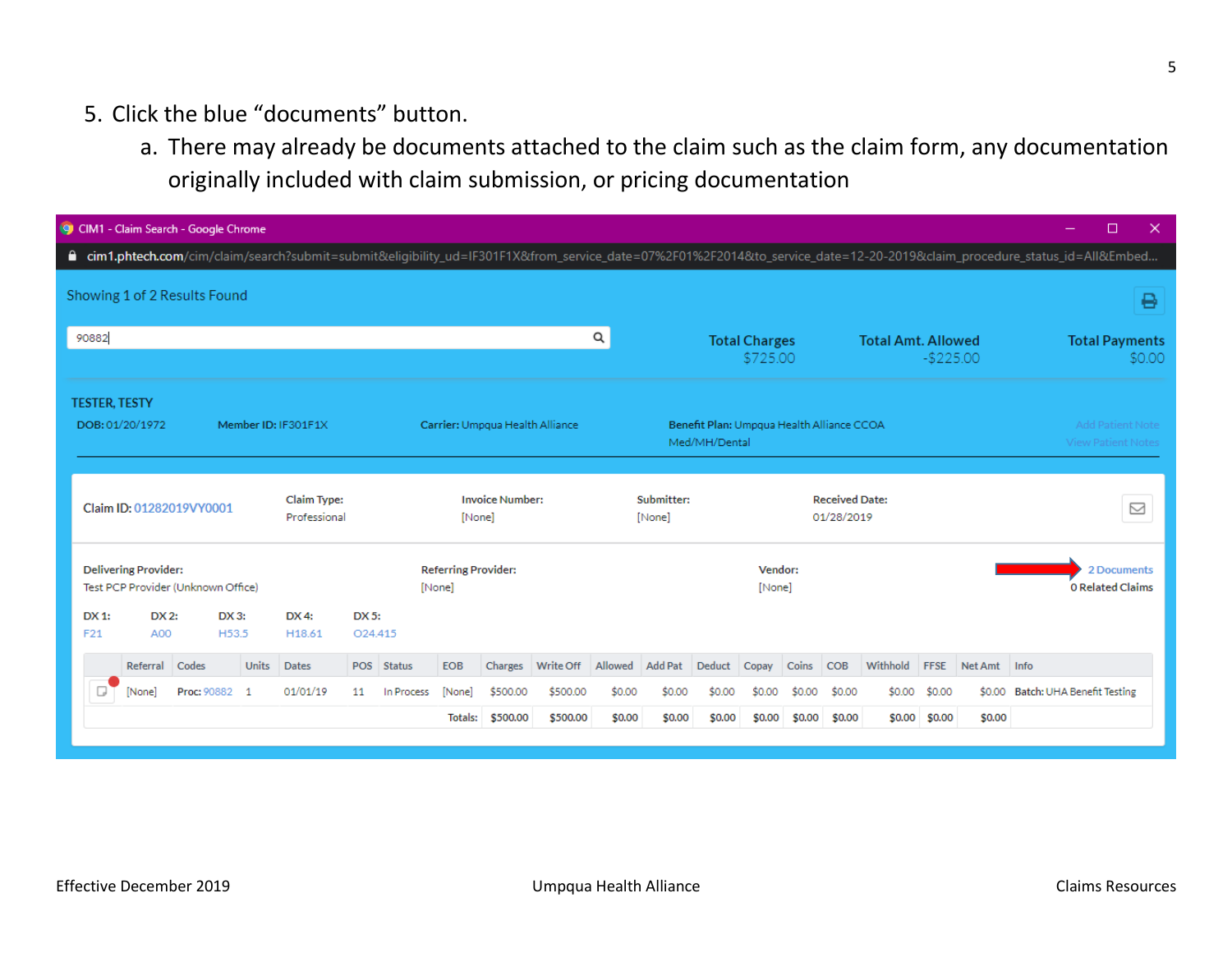**Documents** 

**File Name:** document.docx **Description:** (None)

**Date Attached:** 4/29/2019

**File Name:** document.docx **Description:** (None) Date Attached: 4/29/2019

中面中

□ 亩 ↓

A

cim1.phtech.com/cim/documentmanager/?element=claim\_id&value=26663119

6. A new window should open called "Document Manager", click the "upload document" on the left.

a. If there are already files uploaded, it may bring up a download in the bottom left corner, or show the document. There is no limit to how many files can be added.

**Upload Document**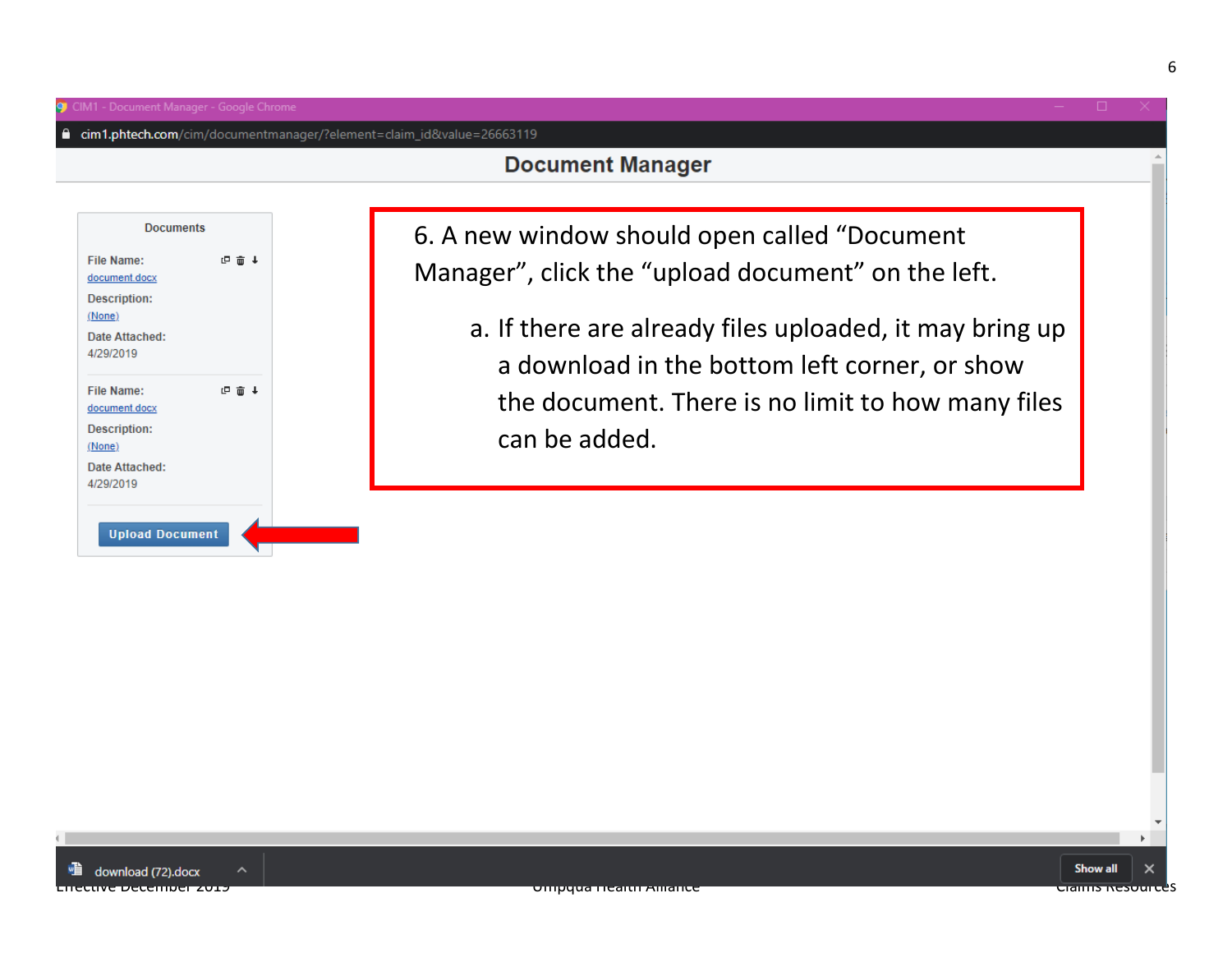7. This will bring up a small window titled "Upload File", click the "choose File" button.

| О | CIM1 - Community Integration Manager - Google Chrome                                                                                                 |
|---|------------------------------------------------------------------------------------------------------------------------------------------------------|
|   | cim1.phtech.com/cim/DocumentManager/UploadDocumentForm/?eleme                                                                                        |
|   | <b>Upload File</b>                                                                                                                                   |
|   | File<br>Choose File   No file chosen<br>Description<br>Notice: Files Above 20 MB cannot be accepted through this interface.<br>Cancel<br><b>Save</b> |

8. Select file from your computer and then type a file name in the description box and click "save".

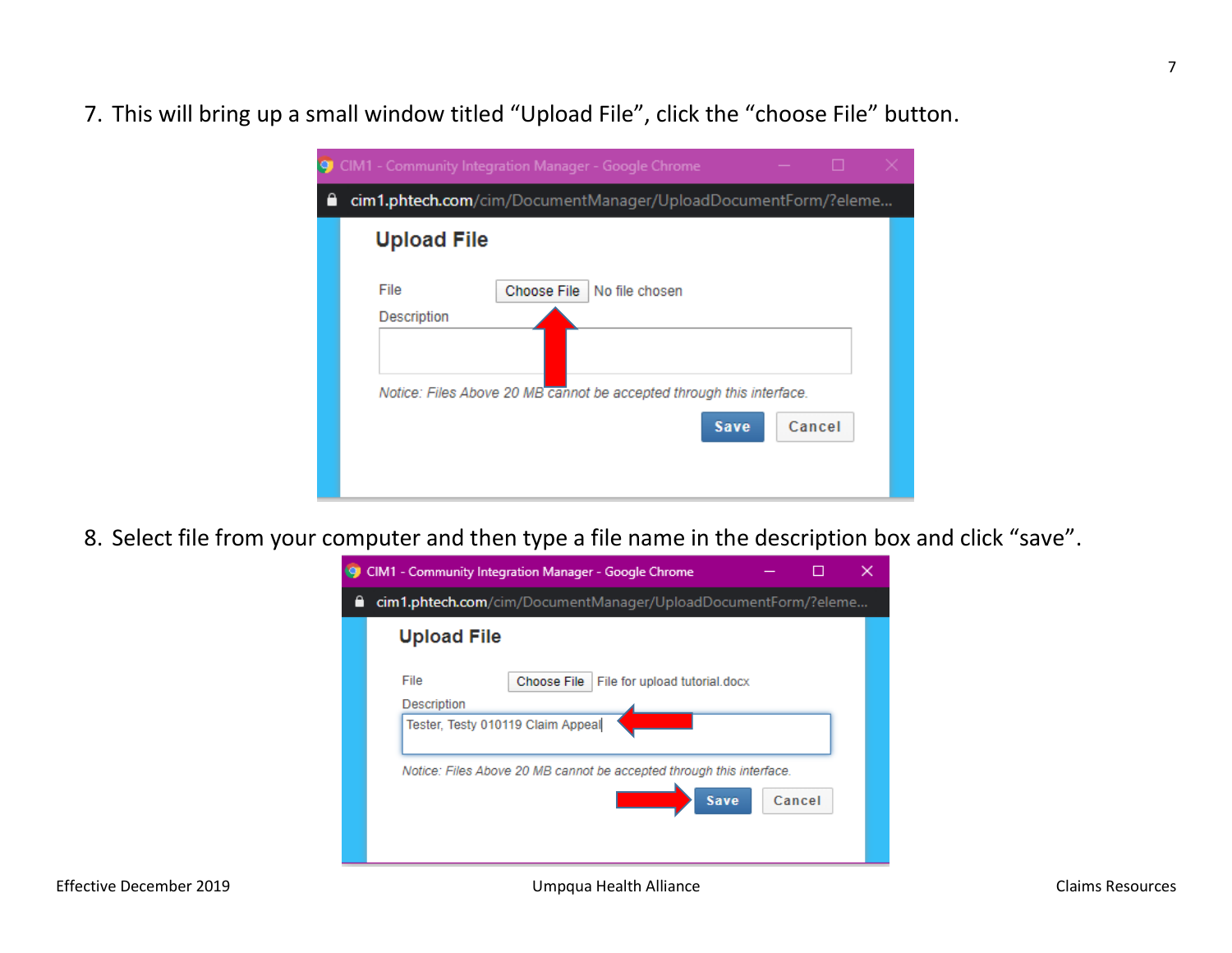■ cim1.phtech.com/cim/documentmanager/?element=claim\_id&value=26663119

#### **Document Manager**



 $\mathbf{p}$ 

8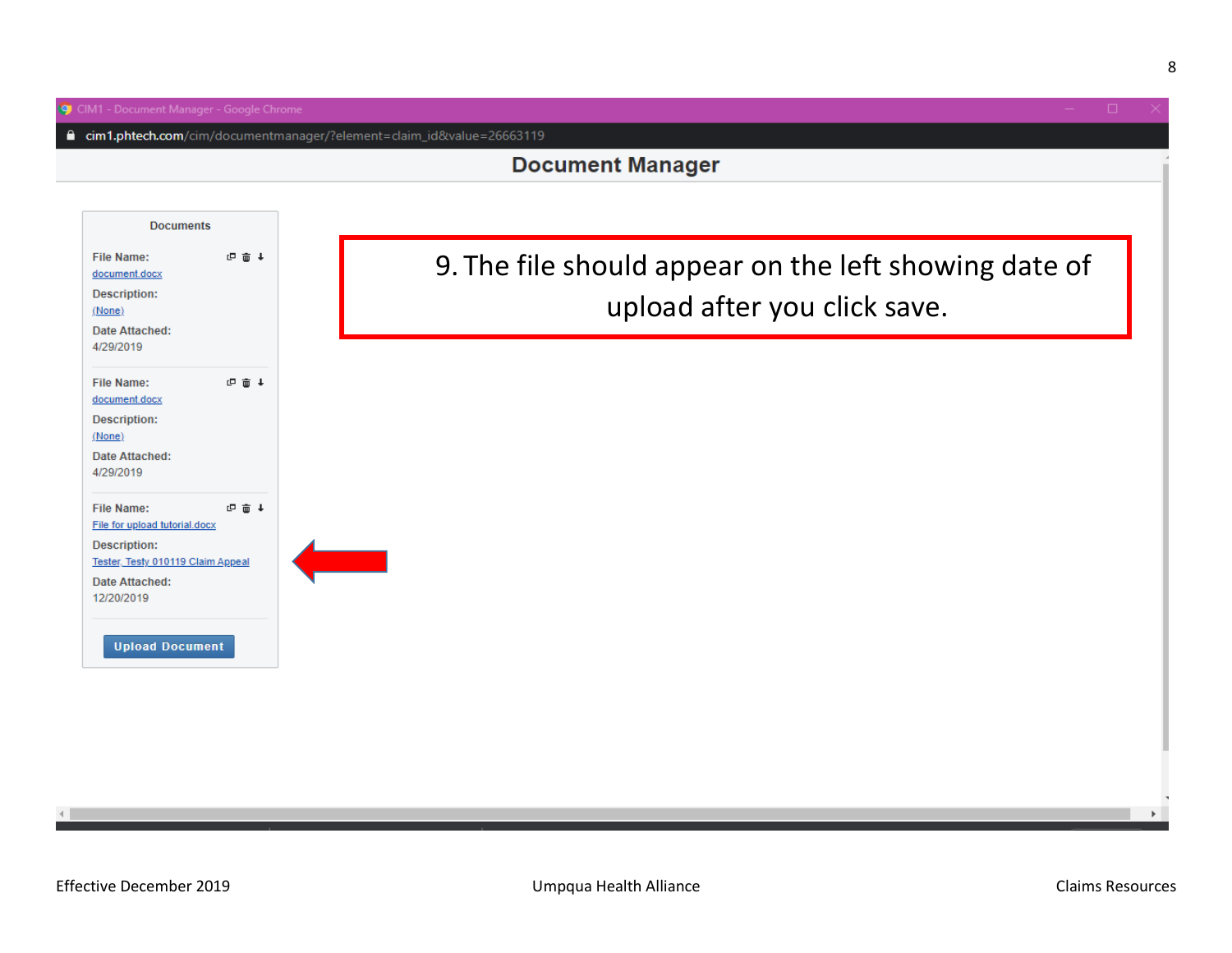- 10. Now you need to notify PhTech that there have been documents uploaded for review. Exit the Document Manager window and depending on the version of CIM that you are using, follow either step a or b.
	- a. For the newer version of CIM, there will be a button with an envelope in the top right corner of the claim. Click the envelope to open the email window

| <b>TESTER, TESTY</b><br>DOB: 01/20/1972<br>Member ID: IF301F1X    |                                                                        |               |       |          |    | Carrier: Umpqua Health Alliance<br>Benefit Plan: Umpqua Health Alliance CCOA<br>Med/MH/Dental |            |          |           |                                                             |                |        |        | <b>Add Patient Note</b><br><b>View Patient Notes</b> |            |                                        |                          |              |                            |  |
|-------------------------------------------------------------------|------------------------------------------------------------------------|---------------|-------|----------|----|-----------------------------------------------------------------------------------------------|------------|----------|-----------|-------------------------------------------------------------|----------------|--------|--------|------------------------------------------------------|------------|----------------------------------------|--------------------------|--------------|----------------------------|--|
| Claim Type:<br>Claim ID: 01282019VY0001<br>Professional           |                                                                        |               |       |          |    | <b>Invoice Number:</b><br>[None]                                                              |            |          |           | Submitter:<br><b>Received Date:</b><br>[None]<br>01/28/2019 |                |        |        |                                                      |            |                                        | $\quad \  \  \, \boxdot$ |              |                            |  |
| <b>Delivering Provider:</b><br>Test PCP Provider (Unknown Office) |                                                                        |               |       |          |    | <b>Referring Provider:</b><br>[None]                                                          |            |          |           | Vendor:<br>[None]                                           |                |        |        |                                                      |            | 2 Documents<br><b>0 Related Claims</b> |                          |              |                            |  |
| DX 1:<br>F21                                                      | DX 2:<br>DX 3:<br>DX 4:<br>DX 5:<br>A00<br>H53.5<br>H <sub>18.61</sub> |               |       |          |    | O24.415                                                                                       |            |          |           |                                                             |                |        |        |                                                      |            |                                        |                          |              |                            |  |
|                                                                   | Referral Codes                                                         |               | Units | Dates    |    | POS Status                                                                                    | <b>EOB</b> | Charges  | Write Off | Allowed                                                     | <b>Add Pat</b> | Deduct | Copay  | Coins                                                | <b>COB</b> | Withhold                               | <b>FFSE</b>              | Net Amt Info |                            |  |
| D                                                                 | [None]                                                                 | Proc: 90882 1 |       | 01/01/19 | 11 | In Process                                                                                    | [None]     | \$500.00 | \$500.00  | \$0.00                                                      | \$0.00         | \$0.00 | \$0.00 | \$0.00                                               | \$0.00     | \$0.00                                 | \$0.00                   | \$0.00       | Batch: UHA Benefit Testing |  |
|                                                                   |                                                                        |               |       |          |    |                                                                                               | Totals:    | \$500.00 | \$500.00  | \$0.00                                                      | \$0.00         | \$0.00 | \$0.00 | \$0.00                                               | \$0.00     |                                        | $$0.00$ \$0.00           | \$0.00       |                            |  |

b. For the older version of CIM, there will be "Send an E-mail to Claims Processing". Click the blue link and this will open the email window

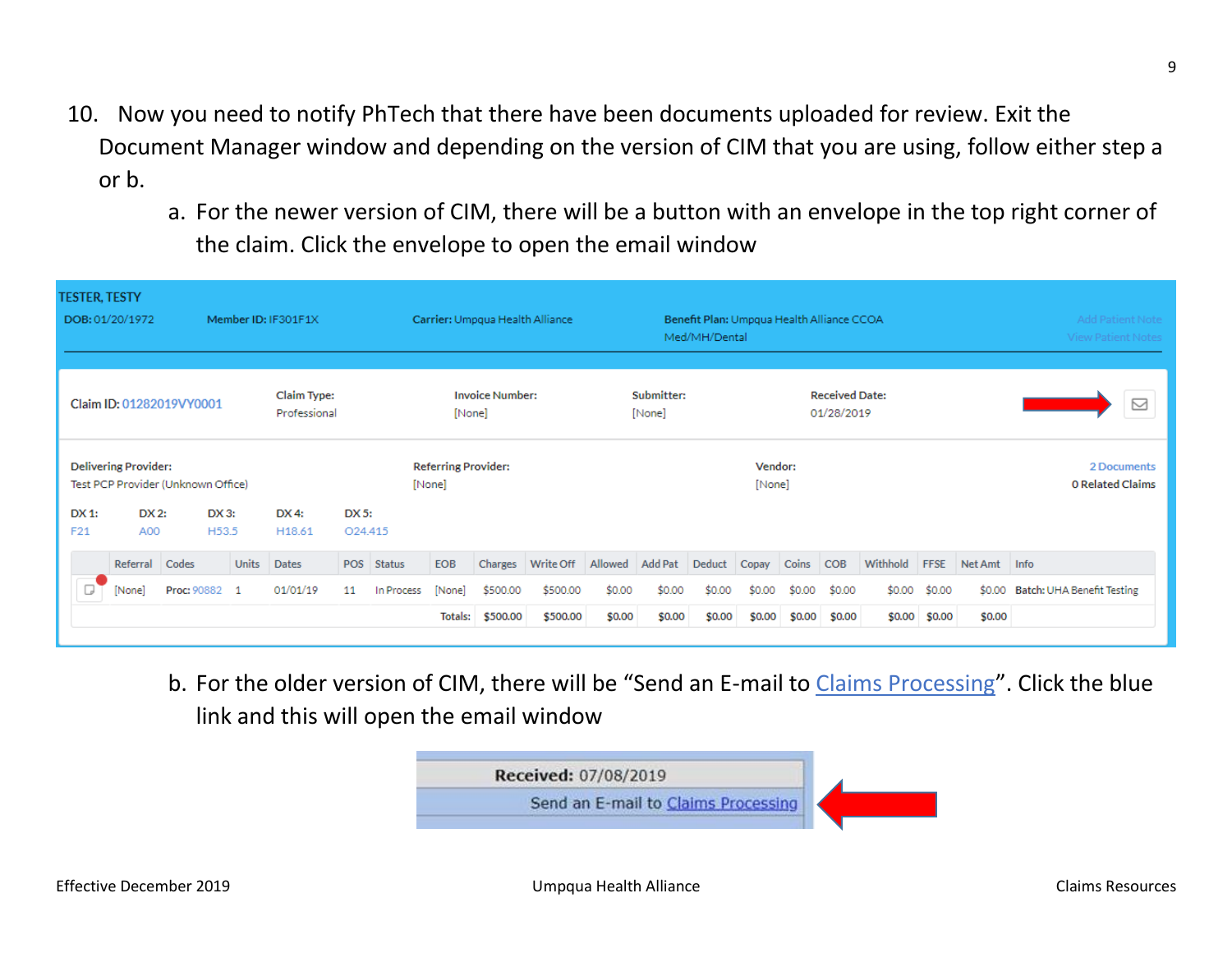- 11. Once the "Compose Email" window is open:
	- a. It should be pre-populated with [UHAClaims@phtech.com](mailto:UHAClaims@phtech.com) in the "TO" section,
		- i. For a Level I reconsideration leave the default email address
			- 1. Please note: These reconsideration requests are worked as time allows and may exceed 60 days
			- 2. Decision will be documented in a public claim note visible to provider
		- ii. For a Level II Appeal (Claim Dispute form required) **Change to**

**[UHAClaimAppeal@phtech.com](mailto:UHAClaimAppeal@phtech.com) to ensure that it is reviewed in a timely manner**.

- 1. This email is reserved for Level II appeal ONLY, if you send a Level I to this email, it will be treated as an invalid submission
- b. Add a CC email if needed
- c. Select your email address in the "from" section drop down menu
- d. Visibility can be public or private
	- i. Keep in mind if choosing "public" anyone who has access to the claim will be able to see the note. choosing private means that only the author (and anyone associated with their provider/facility) and PhTech can see the correspondence
- e. For the "reason" drop down, select Claim Note
- f. Change the subject line to appropriate title
	- i. For attached invoices, EOBs, or timely proof title "Level I Appeal"
	- ii. For a true claims appeal that includes the "Provider Request for Reconsideration and Claim Dispute" form title "Level II Appeal"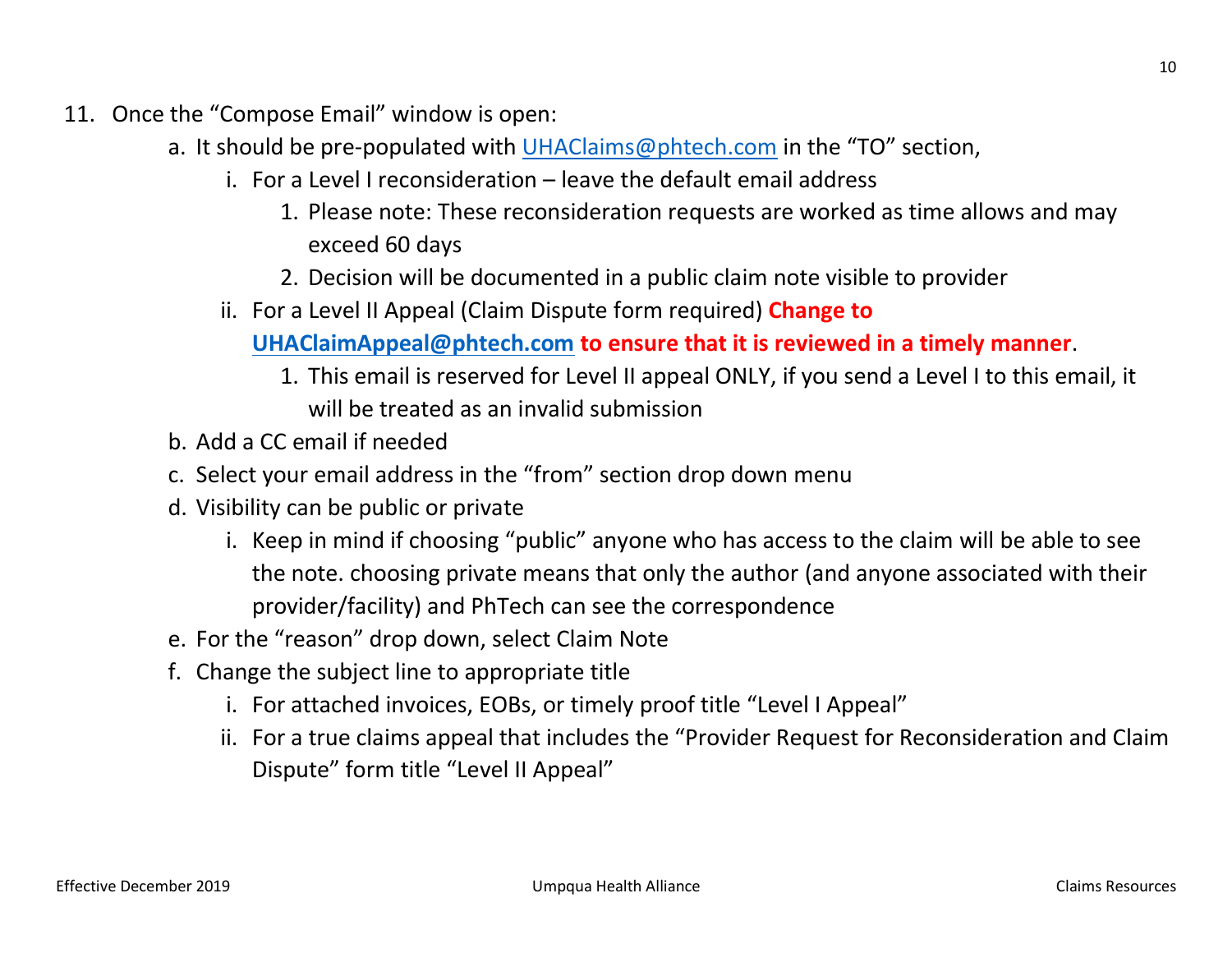- 1. **Please note that if you are attaching documents for an appeal and you do not complete this step, the submission will be considered invalid and will not be reviewed. This is a mandatory step in the appeal process.**
- g. In the body it says "Type message here…" Please type a quick summary of what type of appeal/documentation it is
	- i. EX: Please see attached appeal documentation for a level II appeal
- h. Click "send"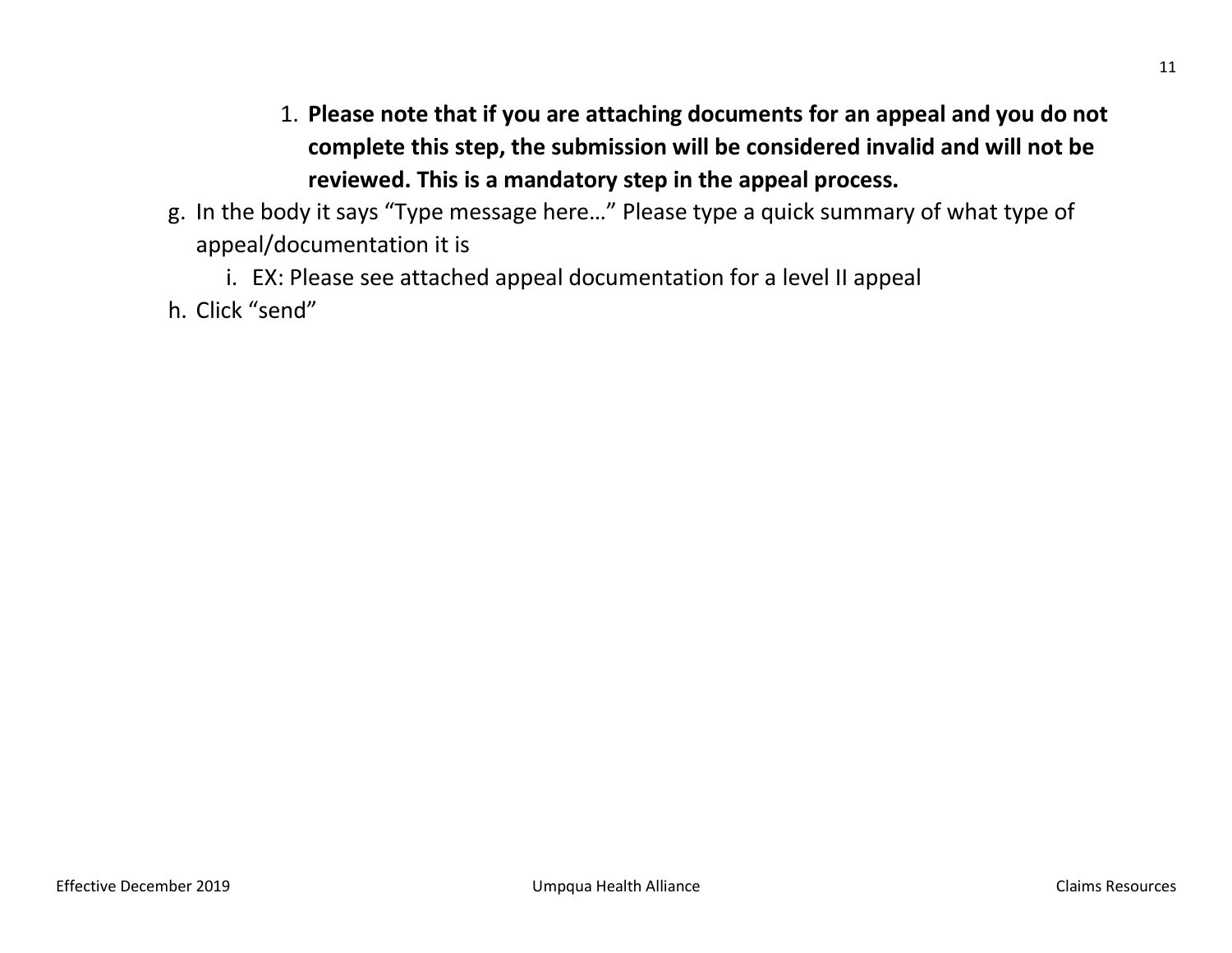|            | <b>Compose E-mail</b>                                                                                                                                                                                                                                                                                                                                                                                                                  |
|------------|----------------------------------------------------------------------------------------------------------------------------------------------------------------------------------------------------------------------------------------------------------------------------------------------------------------------------------------------------------------------------------------------------------------------------------------|
| TO         | <b>UHAClaims@phtech.com for Level I</b><br><b>AND</b><br><b>UHAcClaimAppeal@phtech.com for Level II</b><br>-36                                                                                                                                                                                                                                                                                                                         |
| CС         | Search Addresses                                                                                                                                                                                                                                                                                                                                                                                                                       |
| From       | ۰<br><b>YOUR EMAIL ADDRESS HERE</b>                                                                                                                                                                                                                                                                                                                                                                                                    |
| Visibility | Private - Visible to the health plan and users from the author's office<br>۰                                                                                                                                                                                                                                                                                                                                                           |
| Reason     | <b>Claim Note</b>                                                                                                                                                                                                                                                                                                                                                                                                                      |
| Subject    | Level I / Level II                                                                                                                                                                                                                                                                                                                                                                                                                     |
|            |                                                                                                                                                                                                                                                                                                                                                                                                                                        |
|            | NOTE: A de-identified link will be automatically included in your message to allow the recipient to securely connect to CIM and access the information you have typed in th<br>lody'<br>field above (via Notes). Only the subject field and a link will be sent by email -- please DO NOT include any PHI in the subject of your message. The recipient must be a re<br>ered<br>CIM user in order to view the content of your message. |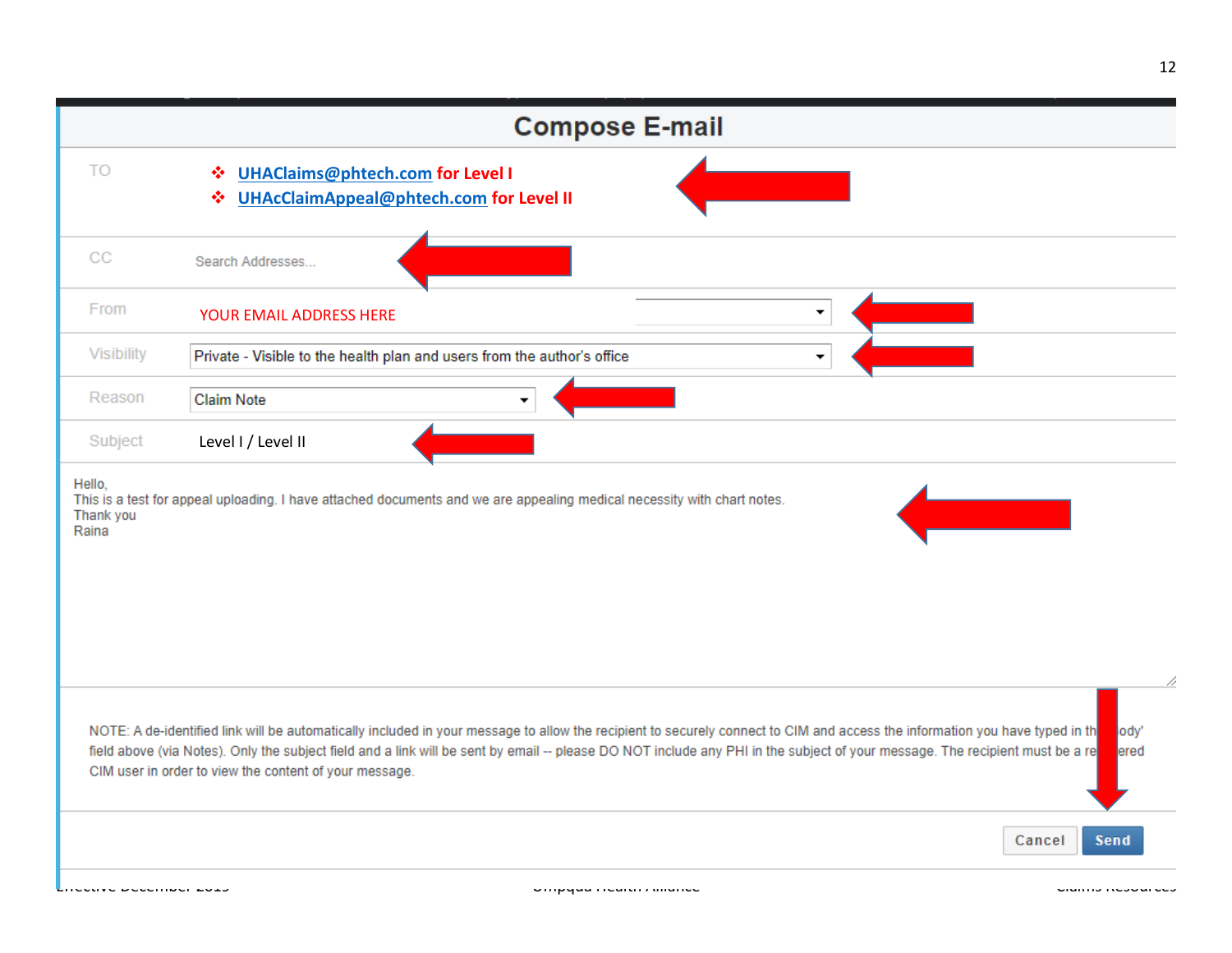

| Subject <sup>1</sup> |               | Status Mote Text                                                                                                                                                                                 | <b>Created By</b>                 | <b>Created</b>   |  |
|----------------------|---------------|--------------------------------------------------------------------------------------------------------------------------------------------------------------------------------------------------|-----------------------------------|------------------|--|
| Claim Note           | <b>Closed</b> | Email sent to: UHAClaims@phtech.com<br>l Hello.<br>This is a test for appeal uploading. I have attached documents and we are appealing medical necessity with chart notes.<br>Thank you<br>Raina | mitchellr, Umpqua Health Alliance | 12/20/2019 08:41 |  |

14. Once you have confirmed that your email was sent, PhTech will then route the appeal to the appropriate reviewer. Please allow up to 60 days for appeal processing. You may check back in the claim to see if there has been any decision made or if there has been any other communication in the claim.

13